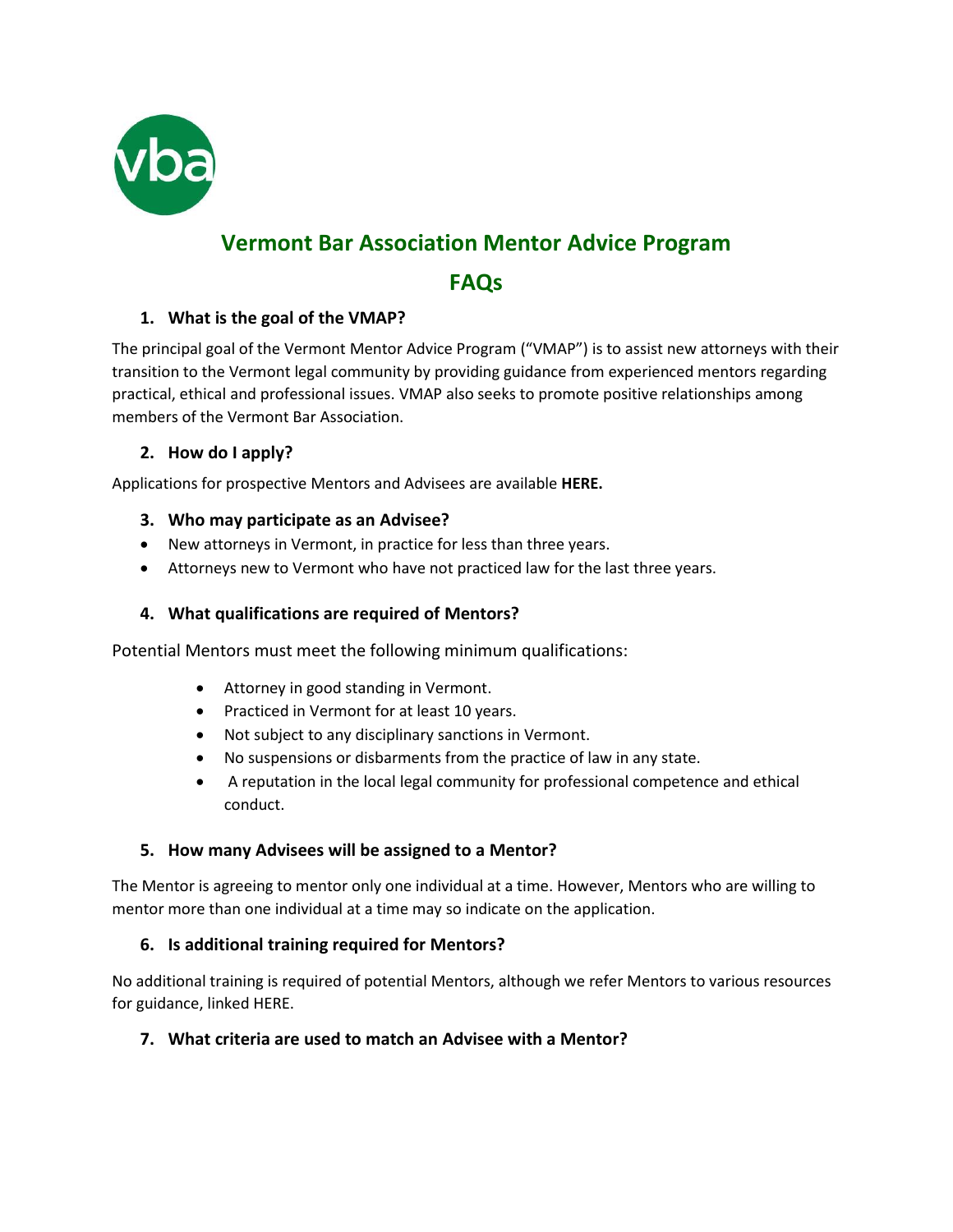Pairings will be made based upon a variety of factors, including areas of practice, size and type of firm or other legal employer, specific preferences/interests, and geographic location, keeping in mind that geographic location will not be a barrier for an otherwise excellent match.

## **8. What happens after a match is made?**

Once a match has been made, both parties will be notified. Mentors shall have the responsibility for contacting the Advisee within two weeks of the notification for purposes of setting up the initial meeting.

## **9. What should I expect at the initial meeting?**

At their initial meeting, Mentor and Advisee shall discuss:

- **a.** Attorney Mentoring Program Participation Agreement
- **b.** Boundaries of the relationship
- **c.** Avoiding potential conflicts of interest
- **d.** Preferred means of communication
- **e.** Expectations of the relationship
- **f.** Advisee's goals
- **g.** Ethical guidelines
- **h.** Plans for next meeting

## **10. How often should Mentor and Advisee meet?**

Mentors are encouraged to meet (in person or by telephone/ZOOM/etc.) once a month with Advisees and to be available as needed for email contact.

## **11. Are communications confidential?**

Discussions between the Mentor and Advisee are to be treated as confidential to the fullest extent permitted by law.

## **12. What are the responsibilities of the Mentor?**

The mentoring relationship is solely for educational purposes and professional guidance. Information provided by the Mentor does not constitute legal advice to the Advisee and/or the Advisee's clients. Mentors are expected to make initial contact with Advisee within two weeks of being notified, and to set up an initial meeting within four weeks of being notified. Mentors are encouraged to meet once a month with Advisee (in person or by telephone/ZOOM/etc.) and to be available as needed for email contact. Mentors are also expected to complete a brief confidential evaluation at the conclusion of the mentorship period.

## **13. What are the responsibilities of the Advisee?**

Advisees are expected to be respectful of the Mentor's time and professional boundaries. Advisees shall not request case specific advice or employment assistance. Advisees should frame questions in the form of a hypothetical and give anonymous fact patterns in order to maintain client confidentiality and to